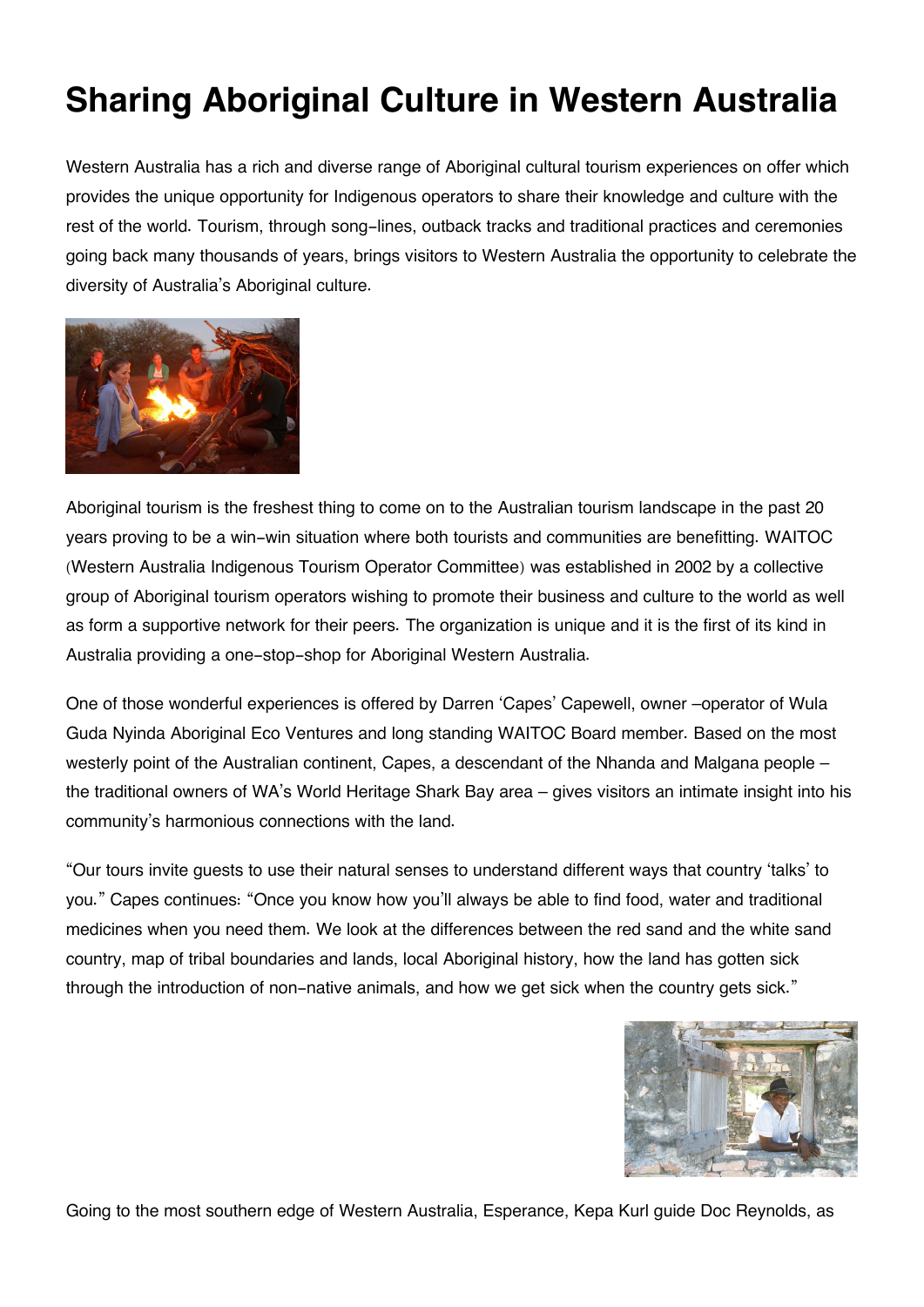descendant of the eastern group of Nyoongar People, takes people out to sites of significance, ones that have a high cultural value for their people. "We're talking about evolving cultural landscapes from colonization to today. By doing the tours, people gain a greater appreciation and understanding of culture that's vibrant, and has been for thousands and thousands of years."

The Western Australian landscape is a cultural canvas where visitors can experience anything from an hour long bushwalk, to tasting traditional foods called "bushtucker", meeting Aboriginal artists as they paint their stories on canvas to travelling through the spectacular Kimberleys on a safari type tour.

Experiences where you are able to engage yourself with local wisdom of the tradition and stories of ancient rock art, corroborees and campfires. Swim in the pristine gorges of the Kimberley and engage with the local community. Selected operators such as Wundargoodie Aboriginal Safaris will take you to places you'd imagine only in your dreams. You will venture into secret and sacred locations only available with the privileged access of the safaris.



"The most authentic way to immerse yourself into the ancient culture and wild, untouched regions of Western Australia is to join an adventure tour with Aboriginal people." The Chairman of WAITOC, Neville Poelina runs his own business called Uptuyu Aboriginal Adventures. As a member of the Nyikina family group, Neville grew up in the region around Broome. He is a real gold mine of cultural information and a strong, passionate advocate for his country and people. His 4wd tours will take you into some remote regions and sites which you could never access on your own.

Angelique Fransen, CEO of WAITOC explained that there is a real demand for authentic Aboriginal experiences among international visitors. "Although it is not the core reason for visitors coming to Australia, an Aboriginal experience as a part of your visit to Western Australia makes it a unique holiday. Feedback received from overseas visitors listed the Aboriginal experience as being the highlight of their holiday experience."

For those that are considering a visit to Western Australia, an authentic Aboriginal tourism experience is a must to do activity while you're here. Experience the oldest living culture in the world!

For more information on Aboriginal tourism experiences visit www.waitoc.com.

For more information on Western Australia visit www.westernaustralia.com.